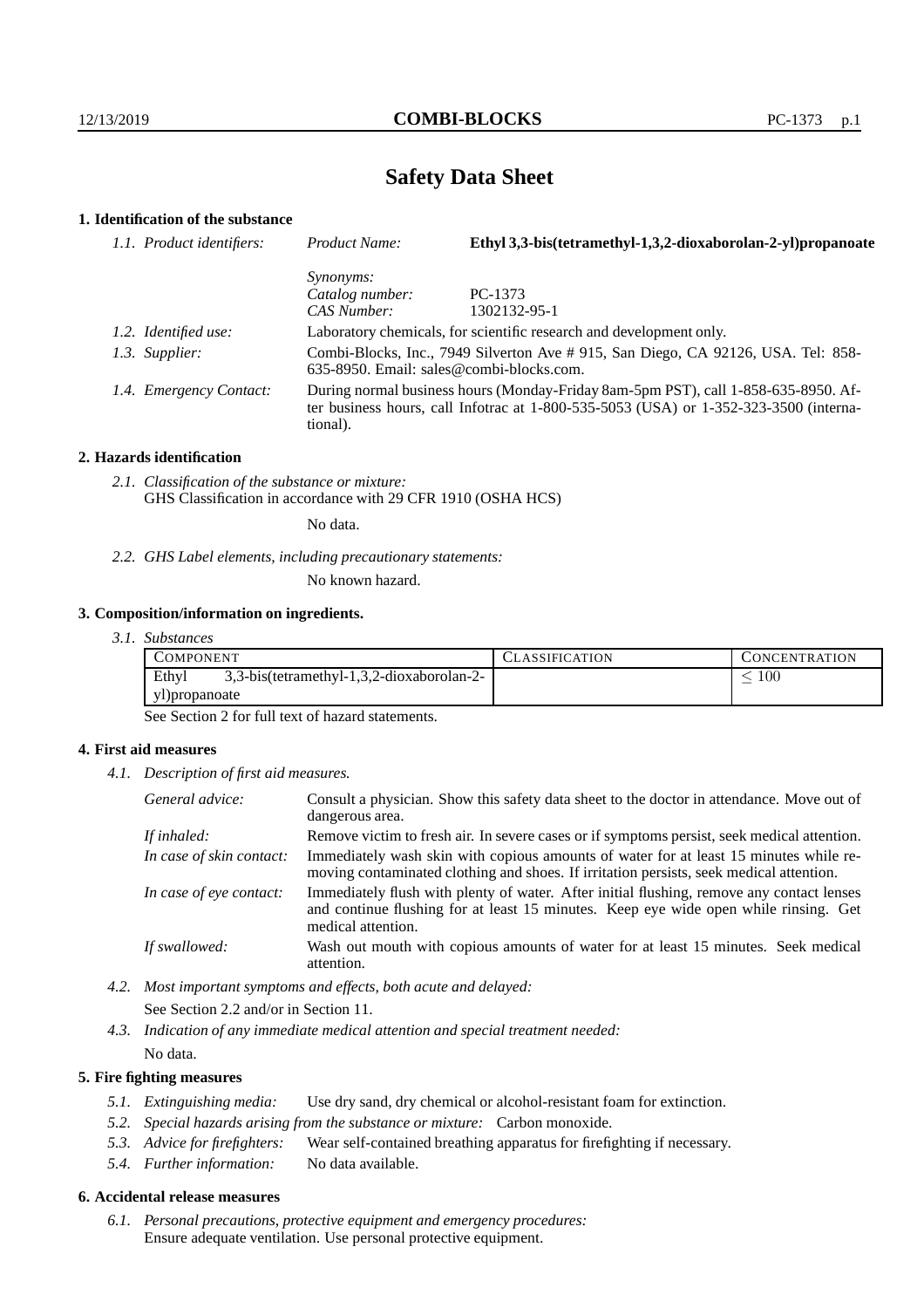|                                                                                                    | 6.2. Environmental precautions:                                                                                                                                                                                                                                     |                                                                                                                                                                                        |  |
|----------------------------------------------------------------------------------------------------|---------------------------------------------------------------------------------------------------------------------------------------------------------------------------------------------------------------------------------------------------------------------|----------------------------------------------------------------------------------------------------------------------------------------------------------------------------------------|--|
| Should not be released into the environment. See Section 12 for additional ecological information. |                                                                                                                                                                                                                                                                     |                                                                                                                                                                                        |  |
| 6.3. Methods and materials for containment and cleaning up:                                        |                                                                                                                                                                                                                                                                     |                                                                                                                                                                                        |  |
|                                                                                                    |                                                                                                                                                                                                                                                                     | Sweep up or vacuum up spillage and collect in suitable container for disposal.                                                                                                         |  |
| 6.4. Reference to other sections:                                                                  |                                                                                                                                                                                                                                                                     |                                                                                                                                                                                        |  |
| Refer to protective measures listed in Sections 8 and 13.                                          |                                                                                                                                                                                                                                                                     |                                                                                                                                                                                        |  |
|                                                                                                    | 7. Handling and storage                                                                                                                                                                                                                                             |                                                                                                                                                                                        |  |
|                                                                                                    | 7.1. Precautions for safe handling: Avoid contact with skin and eyes. Avoid inhalation of vapour or mist. Keep away<br>from sources of ignition - No smoking. Take measures to prevent the build up of electro-<br>static charge. For precautions see section 2.2.  |                                                                                                                                                                                        |  |
|                                                                                                    | 7.2. Conditions for safe storage, including any incompatibilities: Store under $-20^{\circ}$ C. Keep container tightly closed in<br>a dry and well-ventilated place. Containers which are opened must be carefully resealed<br>and kept upright to prevent leakage. |                                                                                                                                                                                        |  |
|                                                                                                    | 7.3. Specific end use(s):                                                                                                                                                                                                                                           | Laboratory chemicals, for scientific research and development only.                                                                                                                    |  |
|                                                                                                    | 8. Exposure Controls / Personal protection                                                                                                                                                                                                                          |                                                                                                                                                                                        |  |
|                                                                                                    | 8.1. Control parameters:                                                                                                                                                                                                                                            |                                                                                                                                                                                        |  |
|                                                                                                    | Components with workplace control parameters: Contains no substances with occupational exposure limit values.                                                                                                                                                       |                                                                                                                                                                                        |  |
|                                                                                                    |                                                                                                                                                                                                                                                                     |                                                                                                                                                                                        |  |
|                                                                                                    | 8.2. Exposure controls:                                                                                                                                                                                                                                             |                                                                                                                                                                                        |  |
|                                                                                                    |                                                                                                                                                                                                                                                                     | Appropriate engineering controls: Ensure that eyewash stations and safety showers are close to the workstation<br>location. Ensure adequate ventilation, especially in confined areas. |  |
|                                                                                                    | Personal protective equipment:                                                                                                                                                                                                                                      |                                                                                                                                                                                        |  |
|                                                                                                    | Eye/face protection:                                                                                                                                                                                                                                                | Wear appropriate protective eyeglasses or chemical safety goggles as described by OSHA's<br>eye and face protection regulations in 29 CFR 1910.133 or European Standard EN166.         |  |
|                                                                                                    | Skin protection:                                                                                                                                                                                                                                                    | Handle with gloves. Gloves must be inspected prior to use. Use proper glove removal<br>technique (without touching glove's outer surface) to avoid skin contact with this product.     |  |

# **8. Exposure Controls / Personal protection**

| Eye/face protection:               | Wear appropriate protective eyeglasses or chemical safety goggles as described by OSHA's<br>eye and face protection regulations in 29 CFR 1910.133 or European Standard EN166.                                                                                                                                         |                                                                                |  |
|------------------------------------|------------------------------------------------------------------------------------------------------------------------------------------------------------------------------------------------------------------------------------------------------------------------------------------------------------------------|--------------------------------------------------------------------------------|--|
| Skin protection:                   | Handle with gloves. Gloves must be inspected prior to use. Use proper glove removal<br>technique (without touching glove's outer surface) to avoid skin contact with this product.<br>Dispose of contaminated gloves after use in accordance with applicable laws and good<br>laboratory practices. Wash and dry hands |                                                                                |  |
| <b>Body Protection:</b>            | Complete suit protecting against chemicals, Flame retardant antistatic protective clothing.,<br>The type of protective equipment must be selected according to the concentration and<br>amount of the dangerous substance at the specific workplace.                                                                   |                                                                                |  |
| Respiratory protection:            |                                                                                                                                                                                                                                                                                                                        |                                                                                |  |
| Control of environmental exposure: | drains.                                                                                                                                                                                                                                                                                                                | Prevent further leakage or spillage if safe to do so. Do not let product enter |  |

# **9. Physical and chemical properties**

*9.1. Information on basic physical and chemical properties*

| (a)     | Appearance:                                   | Liquid   |
|---------|-----------------------------------------------|----------|
| (b)     | Odour:                                        | No data  |
| (c)     | Odour Threshold:                              | No data  |
| (d)     | pH:                                           | No data  |
| (e)     | Melting point/freezing point:                 | No date. |
| (f)     | Initial boiling point and boiling range:      | No data  |
| (g)     | Flash point:                                  | No data  |
| (h)     | Evaporatoin rate:                             | No data  |
| (i)     | Flammability (solid, gas):                    | No data  |
| (j)     | Upper/lower flammability or explosive limits: | No data  |
| (k)     | Vapour pressure:                              | No data  |
| (1)     | Vapour density:                               | No data  |
| (m)     | Relative density:                             | No data  |
| (n)     | Water solubility:                             | No data  |
| $\circ$ | Partition coefficient: n-octanol/water:       | No data  |
| (p)     | Auto-ignition:                                | No data  |
| (q)     | Decomposition temperature:                    | No data  |
| (r)     | Viscosity:                                    | No data  |
| (s)     | Explosive properties:                         | No data  |
| (t)     | Oxidizing properties:                         | No data  |
|         |                                               |          |